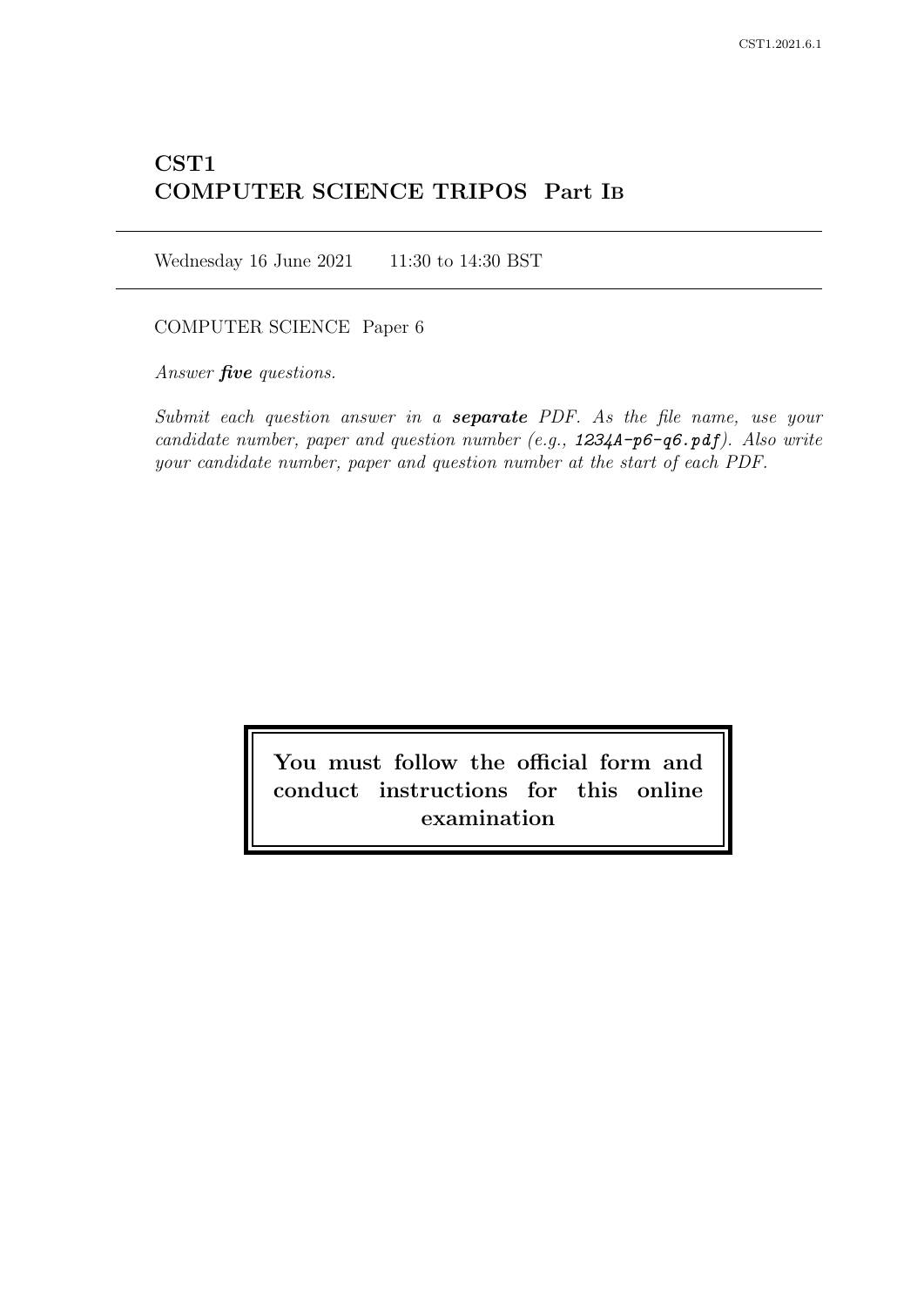#### 1 Artificial Intelligence

The standard linear regression model uses a hypothesis

$$
h(\mathbf{x}, \mathbf{w}, b) = \mathbf{w}^T \mathbf{x} + b
$$

to fit m examples  $((\mathbf{x}_1, y_1), \ldots, (\mathbf{x}_m, y_m))$  by minimizing the error

$$
E(\mathbf{w},b)=\sum_{i=1}^m (y_i-h(\mathbf{x}_i,\mathbf{w},b))^2.
$$

- (a) Derive a gradient descent algorithm for training the linear regression model described. [5 marks]
- (b) In the application of interest, you believe that it is desirable to train such that the learned parameters have  $||\mathbf{w}|| \approx 1$ . Suggest a modification to  $E(\mathbf{w}, b)$  that facilitates this, and derive the corresponding gradient descent training algorithm. [5 marks]
- (c) Describe the components of a general *heuristic search* problem. [4 marks]
- (d) You are faced with a heuristic search problem, but the heuristics you have so far developed are less effective than desired. Suggest two ways in which supervised machine learning might be used to develop a better heuristic, mentioning if necessary any corresponding disadvantages of using the approach. You may assume that a collection of problems to be solved by the heuristic search is available. [6 marks]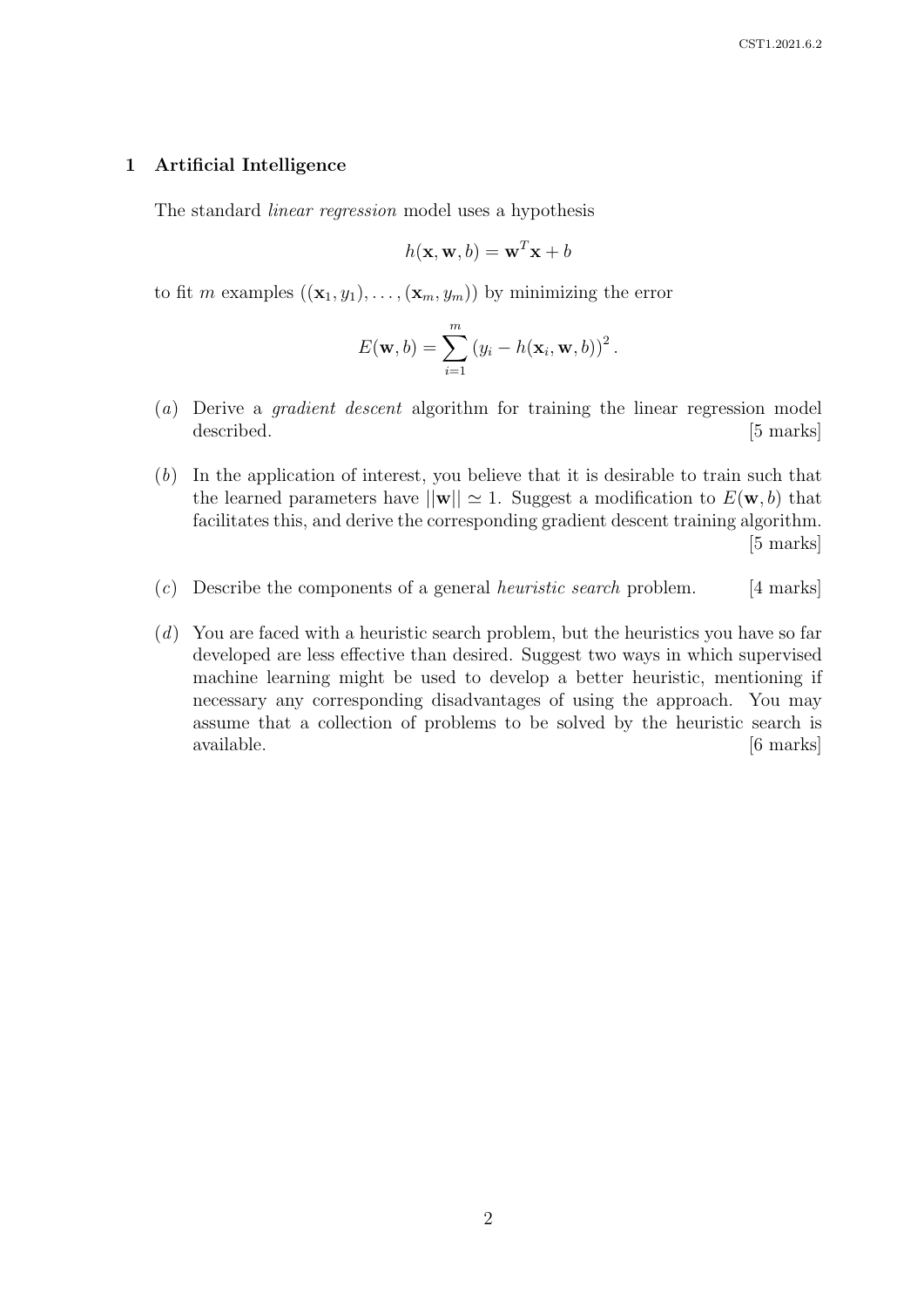## 2 Artificial Intelligence

A Boolean satisfiability problem has four variables,  $x_1, x_2, x_3$  and  $x_4$ . A literal l can be a variable or its negation, denoted  $\overline{l}$ . The formula of interest, in conjunctive normal form (CNF), is

$$
f = (x_2 \lor \overline{x_3}) \land (\overline{x_2} \lor x_3) \land (x_1 \lor x_2 \lor \overline{x_4}).
$$
\n(1)

The aim is to find assignments to the variables such that  $f$  is true under the usual rules for Boolean operations. This question addresses the use of more general constraint satisfaction to solve this problem.

(a) Give a general description of a *constraint satisfaction problem (CSP)*.

[3 marks]

- (b) Explain how a Boolean satisfiability problem in CNF form and with n variables can be converted to a CSP, also having n variables and having a suitable constraint for each clause. Illustrate your answer using the 4-variable formula f in  $(1)$ . [3 marks]
- $(c)$  Explain, again using a constraint corresponding to a clause from  $(1)$ , how general constraints can be converted to binary constraints. Provide a graph illustrating the problem from (1) after it has been converted to a CSP with only binary constraints. [4 marks]
- (d) Explain, how *forward checking* works in the context of a general CSP. How does this benefit a CSP solver? [3 marks]
- (e) Using the CSP equivalent you developed for (1), with only binary constraints, demonstrate how forward checking works using the sequence of assignments  $x_1 = F, x_2 = F, x_4 = T.$  [5 marks]
- $(f)$  How would you expect the solution obtained when applying forward checking to be affected if constraints were allowed to propagate more widely? [2 marks]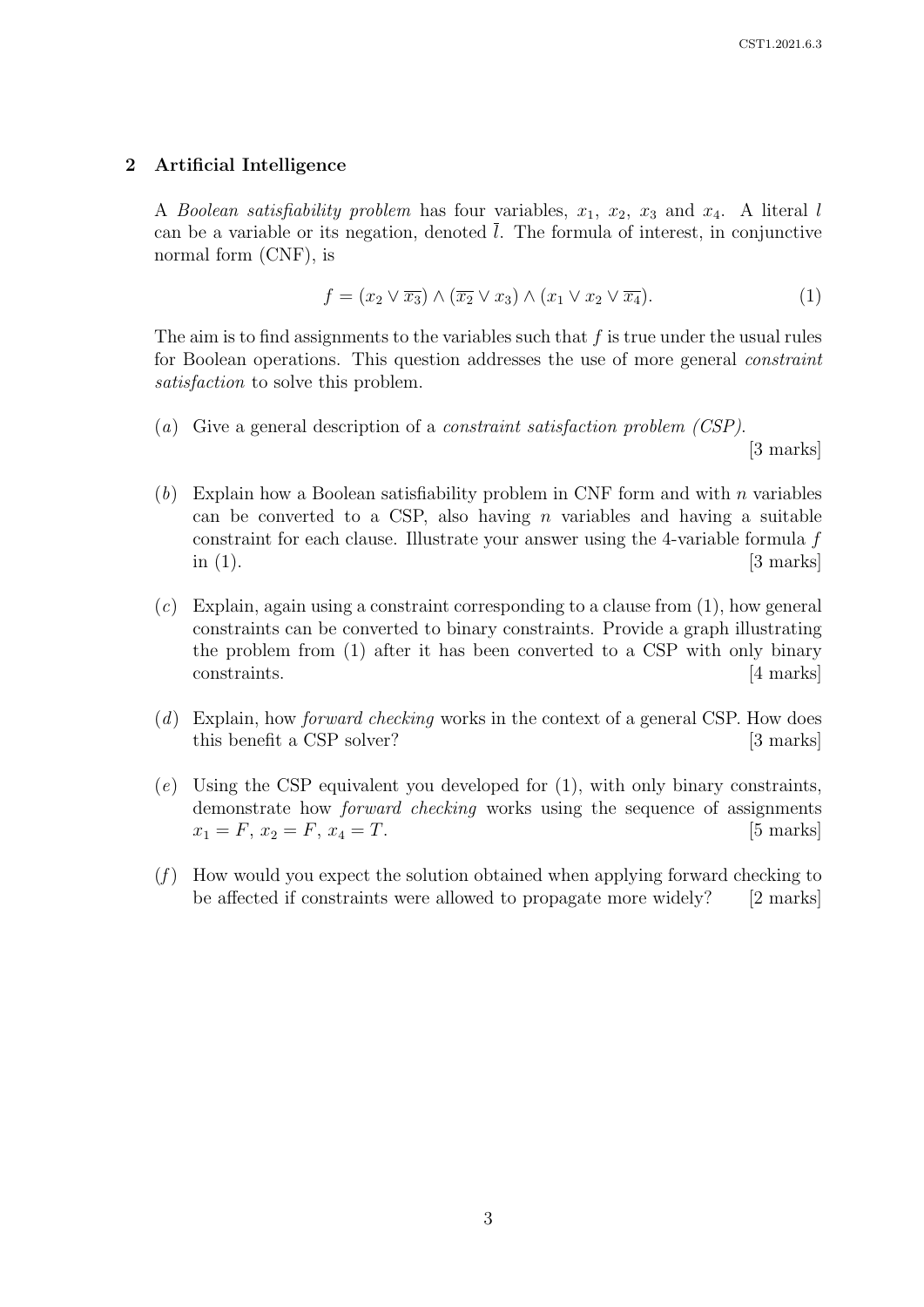# 3 Complexity Theory

- (a) Define the set of Boolean expressions 2CNF and the language 2SAT over them. [2 marks]
- (b) For a Boolean expression  $\phi$  in 2CNF, let  $G(\phi)$  be the directed graph with vertices the variables of  $\phi$  and their negation, and with *edges*  $(a, b)$  if, and only if, there is a clause  $(\neg a \lor b)$  or  $(b \lor \neg a)$  in  $\phi$ . Note that an edge  $(a, b)$  is in  $G(\phi)$  if, and only if, so is the edge  $(\neg b, \neg a)$ .

Prove that a Boolean expression  $\phi$  in 2CNF is unsatisfiable if, and only if, there is a variable x in  $\phi$  such that there are paths from x to  $\neg x$  and from  $\neg x$  to x in  $G(\phi)$ . [Hint: Recall that the proposition  $(\neg P \lor Q)$  is equivalently the implication  $(P \to Q).]$  [12 marks]

 $(c)$  Argue as to whether or not 2SAT is in NL, in P, and in NP. Your answer may use the fact that NL is closed under complementation. [6 marks]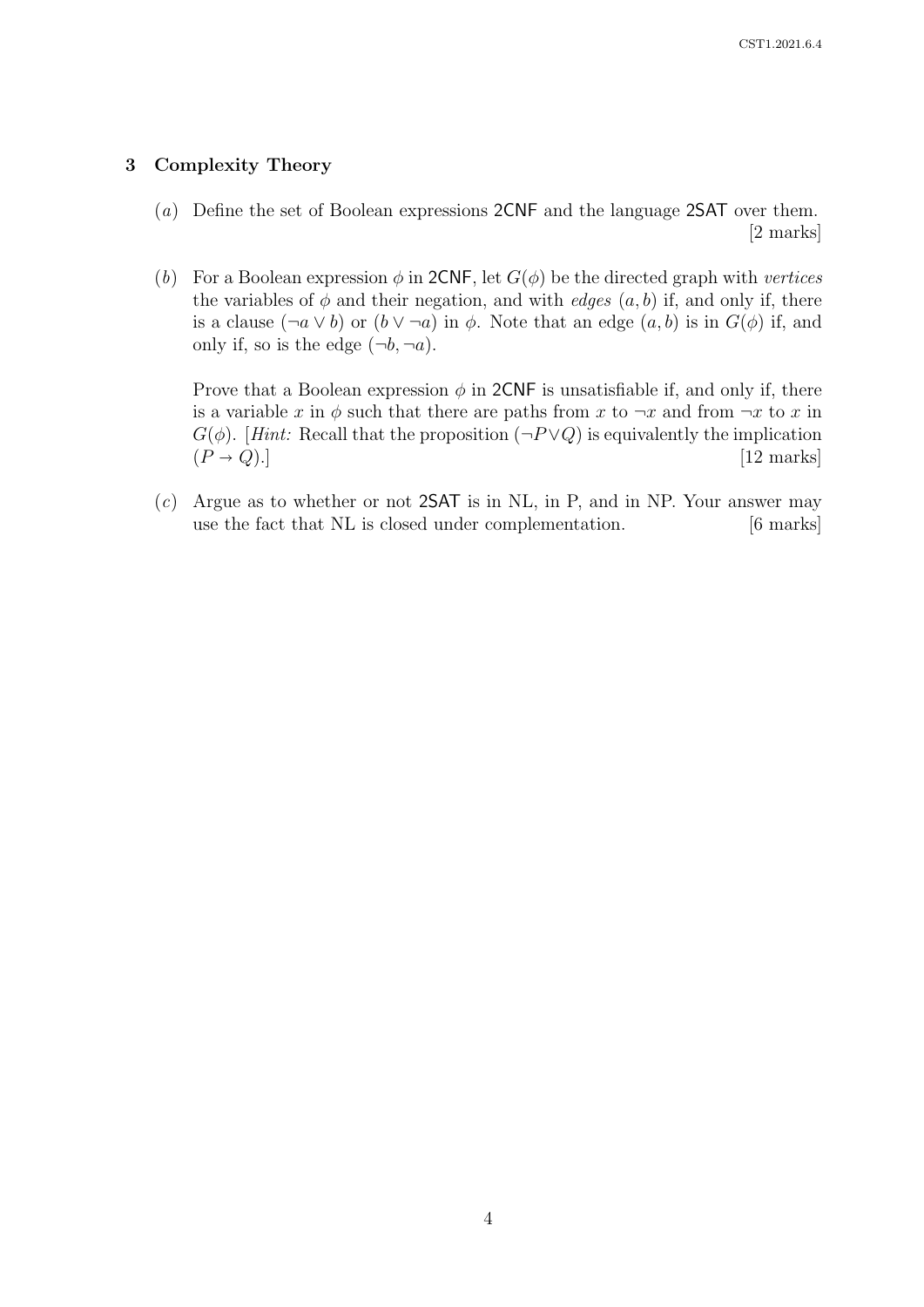## 4 Complexity Theory

(a) For a complexity class C, let  $\text{co-}\mathcal{C} = \{\overline{L} \mid L \in \mathcal{C}\}\$  and say that C is closed under complementation whenever  $C = \text{co-}C$ .

Argue as to whether the following statements are true, false, or unknown.

- (i) All deterministic time complexity classes are closed under complementation. [3 marks]
- $(ii)$  All non-deterministic time complexity classes are closed under complementation. [3 marks]
- (b) For a mapping  $f : \Sigma \to \Sigma$  on an alphabet  $\Sigma$  and a language  $L \subseteq \Sigma^*$ , define  $f[L] = \{ f^{\natural}(w) \in \Sigma^* \mid w \in L \}$  where  $f^{\natural}(a_1 \cdots a_n) = f(a_1) \cdots f(a_n)$ .

Prove that  $L \in \text{NP}$  implies  $f[L] \in \text{NP}$ . [4 marks]

(c) Consider the following decision problem.

Q: Given natural numbers m and n in N, and bits  $a_{i,j}^{(k)}$  and  $b_k$  in  $\{0,1\}$  for  $1 \leq k \leq m$  and  $1 \leq i,j \leq n$ , determine whether the system of equations  $\sum_{1 \leq i,j \leq n} a_{i,j}^{(k)} x_i x_j = b_k$   $(1 \leq k \leq m)$  with unknowns  $x_1, \ldots, x_n$  has a solution in arithmetic modulo 2.

- (*i*) Prove that  $Q$  is in NP. [3 marks]
- $(ii)$  By means of a polynomial-time reduction from the problem  $3CNF$ , or otherwise, prove that Q is NP-hard. [Hint: Note, for instance, that  $x = \neg y$ in the Boolean algebra  $\{0, 1\}$  if, and only if,  $xx + yy = 1$  in arithmetic modulo 2.] [7 marks]

You may use standard results provided that you state them clearly.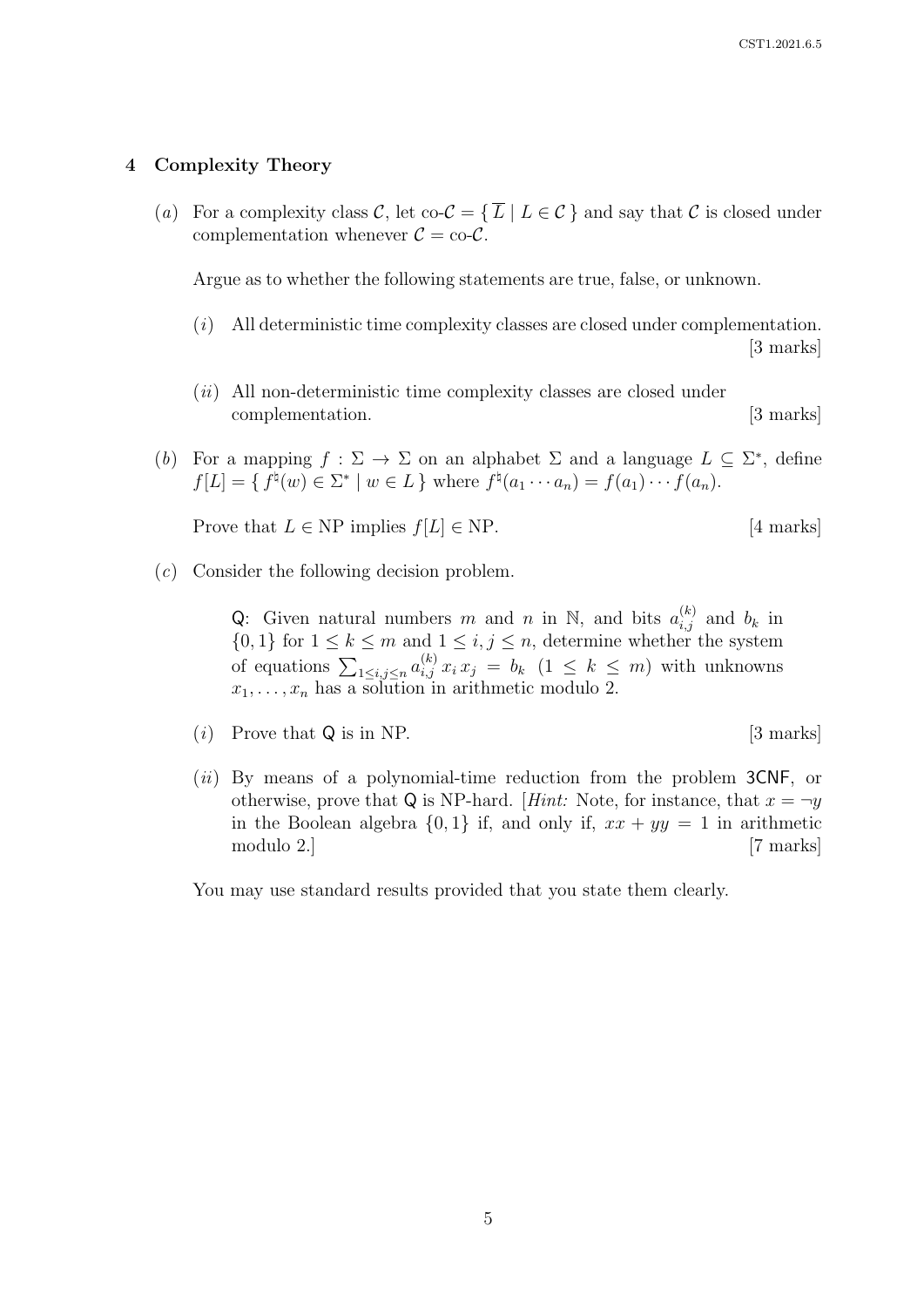#### 5 Computation Theory

(a) For each  $n, e \in \mathbb{N}$ , let  $\varphi_e^{(n)}$  denote the partial function  $\mathbb{N}^n \rightarrow \mathbb{N}$  computed by the register machine with index e using registers  $R_1, \ldots, R_n$  to store the n arguments and register  $R_0$  to store the result, if any.

Explain why for each  $m, n \in \mathbb{N}$  there is a totally defined register machine computable function  $S_{m,n} : \mathbb{N}^{1+m} \to \mathbb{N}$  with the property that for all  $(e, \vec{x}) \in$  $\mathbb{N}^{1+m}$  and  $\vec{y} \in \mathbb{N}^n$ 

$$
\varphi_{S_{m,n}(e,\vec{x})}^{(n)}(\vec{y}) \equiv \varphi_e^{(m+n)}(\vec{x},\vec{y}) \tag{1}
$$

where  $\equiv$  denotes Kleene equivalence: for all  $z \in \mathbb{N}$ , the left-hand side is defined and equal to z if and only if the right-hand side is defined and equal to z. Your explanation should make clear what assumptions you are making about the relationship between numbers and register machine programs. [10 marks]

- (b) Let  $f : \mathbb{N}^{1+m+n} \to \mathbb{N}$  be a register machine computable partial function of  $1+m+n$ arguments for some  $m, n \in \mathbb{N}$ .
	- (i) Why is the partial function  $\hat{f}: \mathbb{N}^{1+m+n} \to \mathbb{N}$  satisfying for all  $(z, \vec{x}, \vec{y}) \in$  $\mathbb{N}^{1+m+n}$

$$
\hat{f}(z,\vec{x},\vec{y}) \equiv f(S_{1+m,n}(z,z,\vec{x}),\vec{x},\vec{y}) \tag{2}
$$

register machine computable? [3 marks]

(ii) By considering  $S_{1+m,n}(e, e, \vec{x})$  where e is an index for the partial function  $\hat{f}$  in part  $(b)(i)$ , prove that there is a totally-defined register machine computable function fix  $f: \mathbb{N}^m \to \mathbb{N}$  with the property that for all  $\vec{x} \in \mathbb{N}^m$ and  $\vec{y} \in \mathbb{N}^n$ 

$$
\varphi_{\text{fix} f(\vec{x})}^{(n)}(\vec{y}) \equiv f(\text{fix} f(\vec{x}), \vec{x}, \vec{y}) \tag{3}
$$

[7 marks]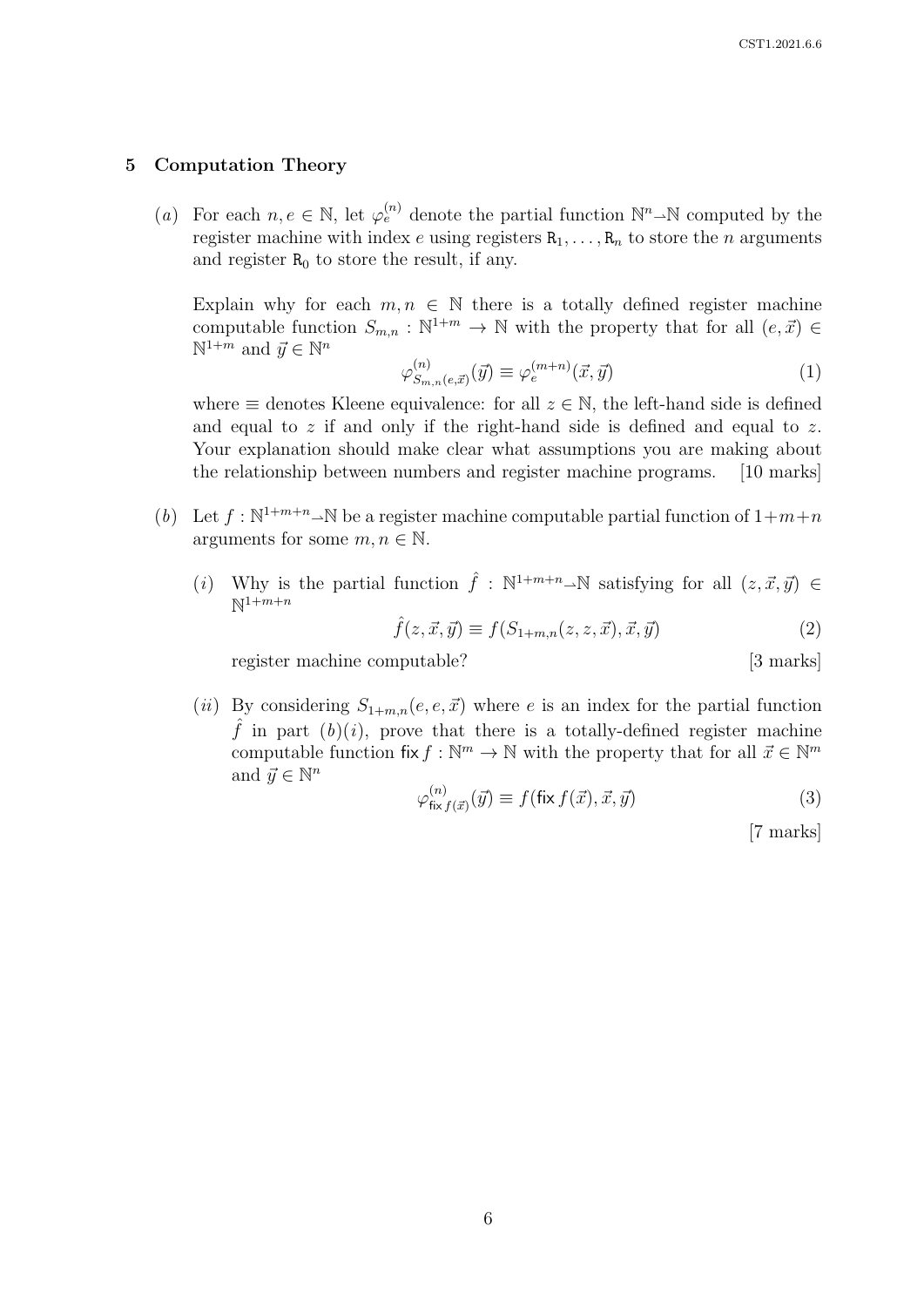#### 6 Computation Theory

A set A equipped with a binary operation  $\mathcal{Q}: A \times A \rightarrow A$  is a *combinatory algebra* if there are elements  $K, S \in A$  satisfying for all  $a, b, c \in A$ 

$$
\mathcal{Q}(\mathcal{Q}(K,a),b) = a \tag{1}
$$

$$
\mathcal{Q}(\mathcal{Q}(\mathcal{Q}(S,a),b),c) = \mathcal{Q}(\mathcal{Q}(a,c),\mathcal{Q}(b,c))
$$
\n(2)

- (a) Show that there is a binary operation on the set of equivalence classes of closed λ-terms for the equivalence relation of β-conversion that makes it a combinatory algebra. [5 marks]
- $(b)$  Show that every combinatory algebra A contains an element I satisfying

$$
\mathbb{Q}(I, a) = a \tag{3}
$$

for all  $a \in A$ . [Hint: what does (2) tell us when  $a = b = K$ ?] [2 marks]

(c) For an arbitrary combinatory algebra A, let  $A[x]$  denote the set of expressions given by the grammar

$$
e ::= x \mid \ulcorner a \urcorner \mid (ee)
$$

where x is some fixed symbol not in A and a ranges over the elements of A. Given  $e \in A[x]$  and  $a \in A$ , let  $e[x := a]$  denote the element of A resulting from interpreting occurrences of  $x$  in  $e$  by  $a$ , interpreting the expressions of the form  $\lceil a'^{\square} \rceil$  by a' and interpreting expressions of the form  $(ee')$  using  $\lceil a \rceil$ .

- (i) Give the clauses in a definition of  $e[x := a]$  by recursion on the structure of e. [2 marks]
- (ii) For each  $e \in A[x]$  show how to define an element  $\Lambda_x e \in A$  with the property that

$$
\mathbf{Q}(\Lambda_x e, a) = e[x := a] \tag{7}
$$

for all  $a \in A$ . [6 marks]

(d) Recall the usual encoding of Booleans in  $\lambda$ -calculus. Using Part  $(c)(ii)$ , show that in any combinatory algebra A there are elements  $True, False \in A$  and a function  $If: A \times A \rightarrow A$  satisfying

$$
\mathcal{Q}(If(a,b), \, True) = a \tag{11}
$$

$$
\mathcal{Q}(If(a, b), False) = b \tag{12}
$$

$$
for all  $a, b \in A$  [5 marks]
$$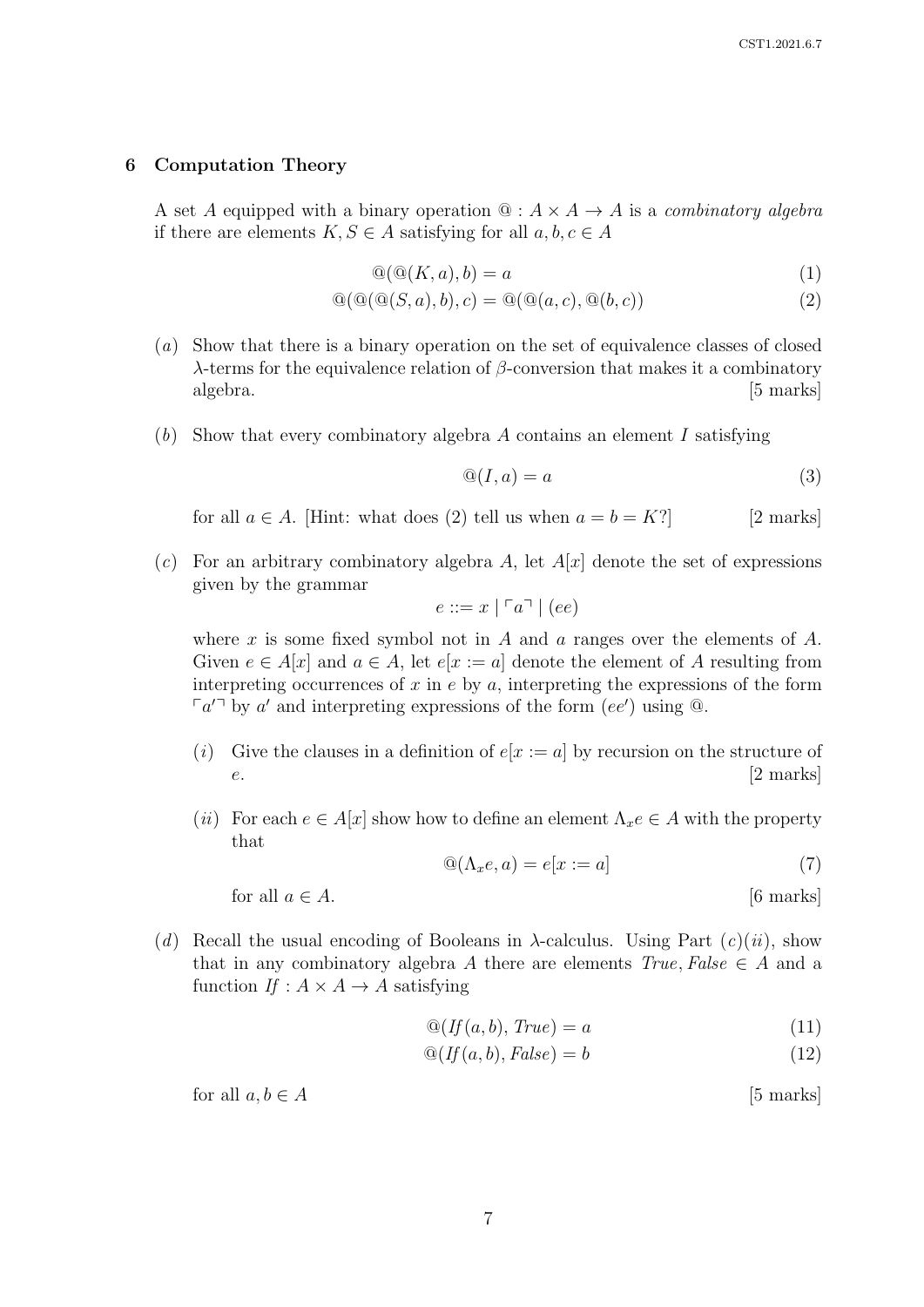## 7 Data Science

- (a) Let  $x_t$  be the number of new COVID infections on date t. We anticipate approximately exponential growth or decay,  $x_{t+1} \approx (1 + \lambda)x_t$ , and we would like to estimate  $\lambda$  from a dataset  $(x_1, \ldots, x_T)$ .
	- (i) Find the maximum likelihood estimator for  $\lambda$  for the model

$$
X_{t+1} \sim \text{Poisson}\left((1+\lambda)x_t\right)
$$

[2 marks]

(*ii*) Find the maximum likelihood estimator for  $\lambda$  for the model

$$
X_{t+1} \sim \text{Normal}((1+\lambda)x_t, (\sigma x_t)^2)
$$

[3 marks]

- $(iii)$  For the latter model, explain how to compute a 95% confidence interval for  $\lambda$ . Explain the resampling step carefully. [4 marks]
- (b) We don't actually know the number of new infections  $x_t$  on date t: we only know the number of new positive test results,  $y_t$ . We anticipate  $y_t \approx \beta_{\text{dow}(t)} x_t$ , where  $dow(t)$  gives the day of the week for date t. We would like to estimate not only  $\lambda$  but also  $\beta_{\text{Mon}}, ..., \beta_{\text{Sun}}$  from the dataset  $(y_1, ..., y_T)$ .
	- (i) Propose a probability model for  $Y_{t+1}$  in terms of  $y_t$ . . [5 marks]
	- (*ii*) Explain briefly how to estimate the parameters of your model. In your answer, you should consider whether or not the parameters are identifiable. [6 marks]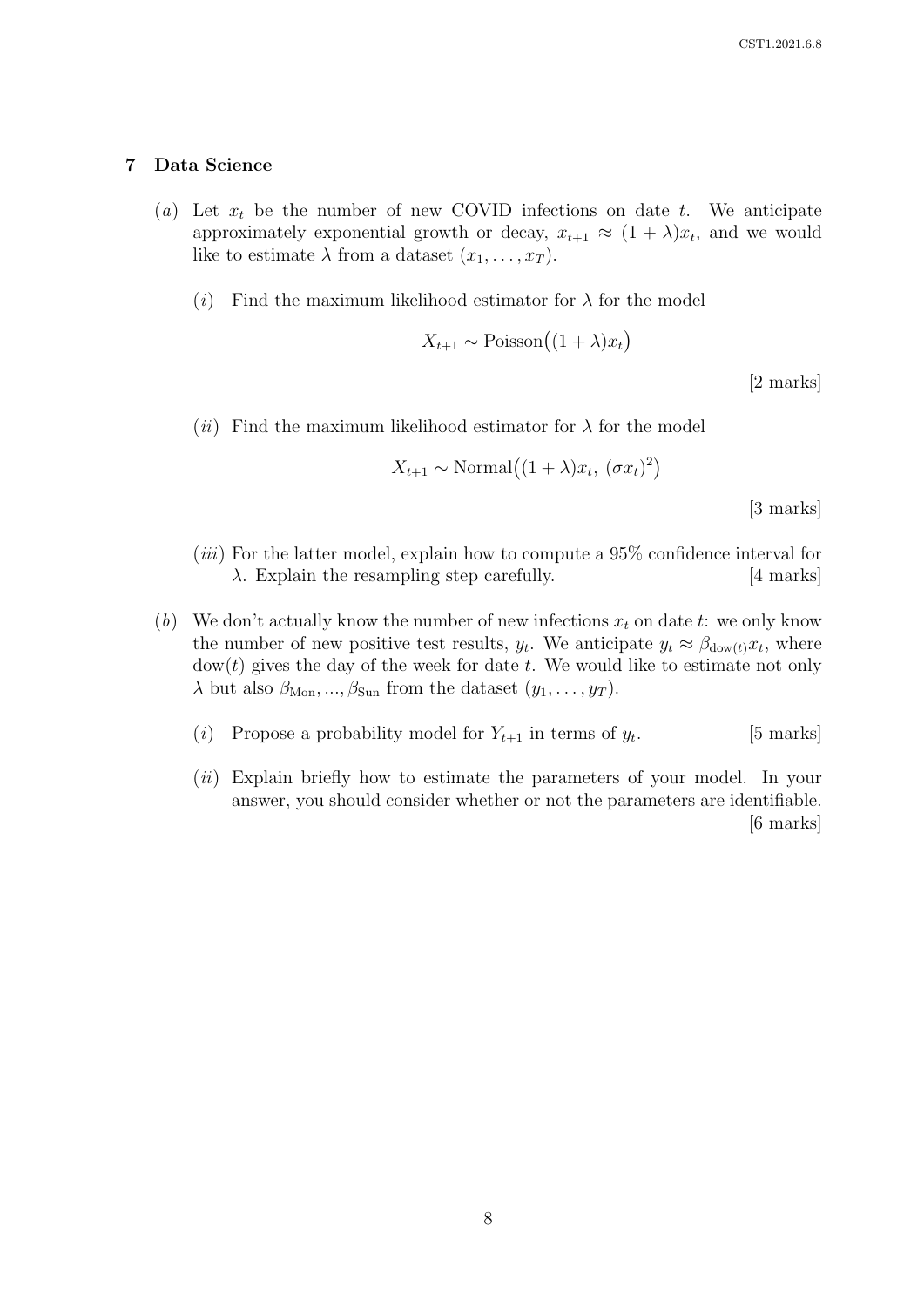## 8 Data Science

- (a) In a COVID vaccine trial,  $n_0$  subjects were given a placebo and  $n_1$  were given the vaccine;  $x_0$  of the placebo subjects developed the disease and  $x_1$  of the vaccinated subjects. Considering the probability model  $X_k \sim \text{Binomial}(n_k, p_k)$ , the vaccine efficacy is defined to be  $e = 1 - p_1/p_0$ .
	- (i) State the maximum likelihood estimators for  $p_0$  and  $p_1$ . Give a formula for the maximum likelihood estimator for e. [2 marks]
	- (ii) Explain how to compute a 95% confidence interval for  $e$ . Also explain how to test whether  $e > 0.5$ . [7 marks]
- (b) Further data about the trial has been made available, and we learn that subjects weren't all enrolled for the same length of time. We are given a full dataset consisting of three features, the predictor variable  $d_i$  and the response variables  $(t_i, c_i)$  for subject i. Here  $d_i = 1$  if the subject received the vaccine and  $d_i = 0$ otherwise;  $c_i = 1$  if the subject developed the disease and  $c_i = 0$  otherwise; and  $t_i$  is the day on which the subject developed the disease if  $c_i = 1$ , and the number of days enrolled in the trial otherwise.

Consider the following probability model. Among vaccinated subjects, the vaccine is effective with probability  $f$  and ineffective otherwise. Effectively vaccinated subjects never get the disease. For ineffectively vaccinated subjects, and for subjects on placebo, each day there is a probability  $q$  of developing the disease. The parameters f and q are unknown.

- $(i)$  For a subject i who received placebo, give an expression for the likelihood of the pair  $(t_i, c_i)$ .  $[4$  marks]
- $(ii)$  For a subject i who received the vaccine, give an expression for the likelihood of the pair  $(t_i, c_i)$ . [4 marks]
- $(iii)$  Give an expression for the log likelihood of the entire dataset. [3 marks]

[Note: Your answers to this question should be symbolic. But you may like to know that in the low-dose part of the Oxford–AstraZeneca trial,  $n_0 = 1374$ ,  $n_1 = 1367$ ,  $x_0 = 30$ , and  $x_1 = 3$ .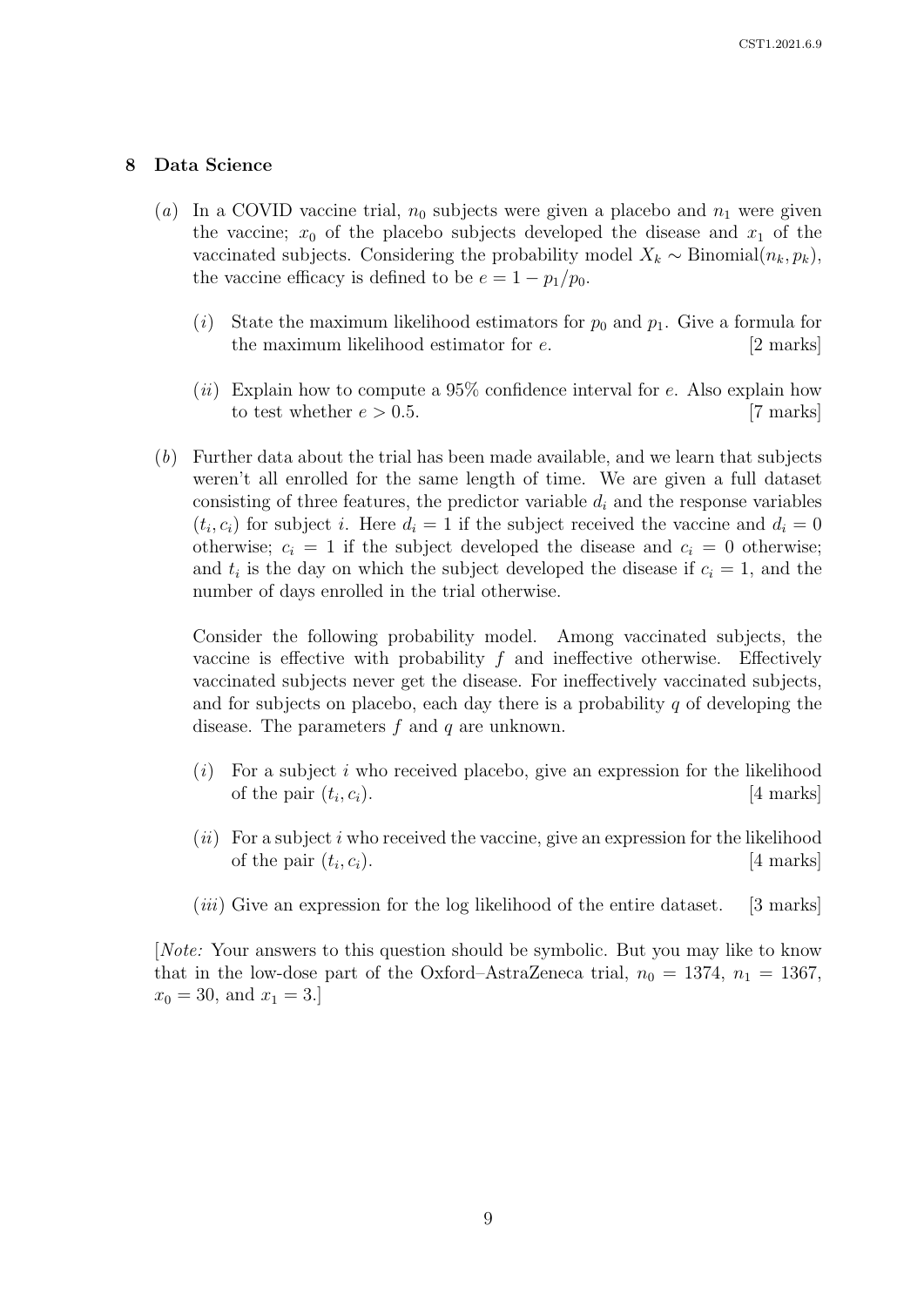### 9 Logic and Proof

(a) Suppose we have the propositional symbols  $P_1, P_2, \ldots, P_n$ , where  $n > 2$ , and consider the set of clauses

$$
\{\neg P_1, P_2\} \quad \{\neg P_2, P_3\} \quad \cdots \quad \{\neg P_n, P_1\}.
$$

- $(i)$  List the satisfying interpretations (if any) of this set of clauses, with brief justification. [3 marks]
- (ii) Regarding the set of clauses above as a single propositional formula, and using the variable ordering  $P_1, P_2, \ldots, P_n$ , sketch the corresponding BDD. Does the choice of variable ordering here significantly affect the size of the resulting BDD? [5 marks]
- (iii) Briefly describe the set of clauses that would be generated by a resolution theorem prover, starting with the set of clauses above. [3 marks]
- (b) For the following set of clauses, either exhibit a model, or show that none exists using resolution. Below,  $a$  and  $b$  are constants, while  $y$  and  $z$  are variables.

 ${P(a, f(a)), P(a, b)}$  ${P(a, f(a)), \neg P(z, b), P(z, f(a))}$  ${\neg P(a, f(a)), P(q(y), y), \neg P(a, y)}$  ${\neg P(a, f(a))}, \neg P(q(y), f(a)), \neg P(a, y)$ 

[9 marks]